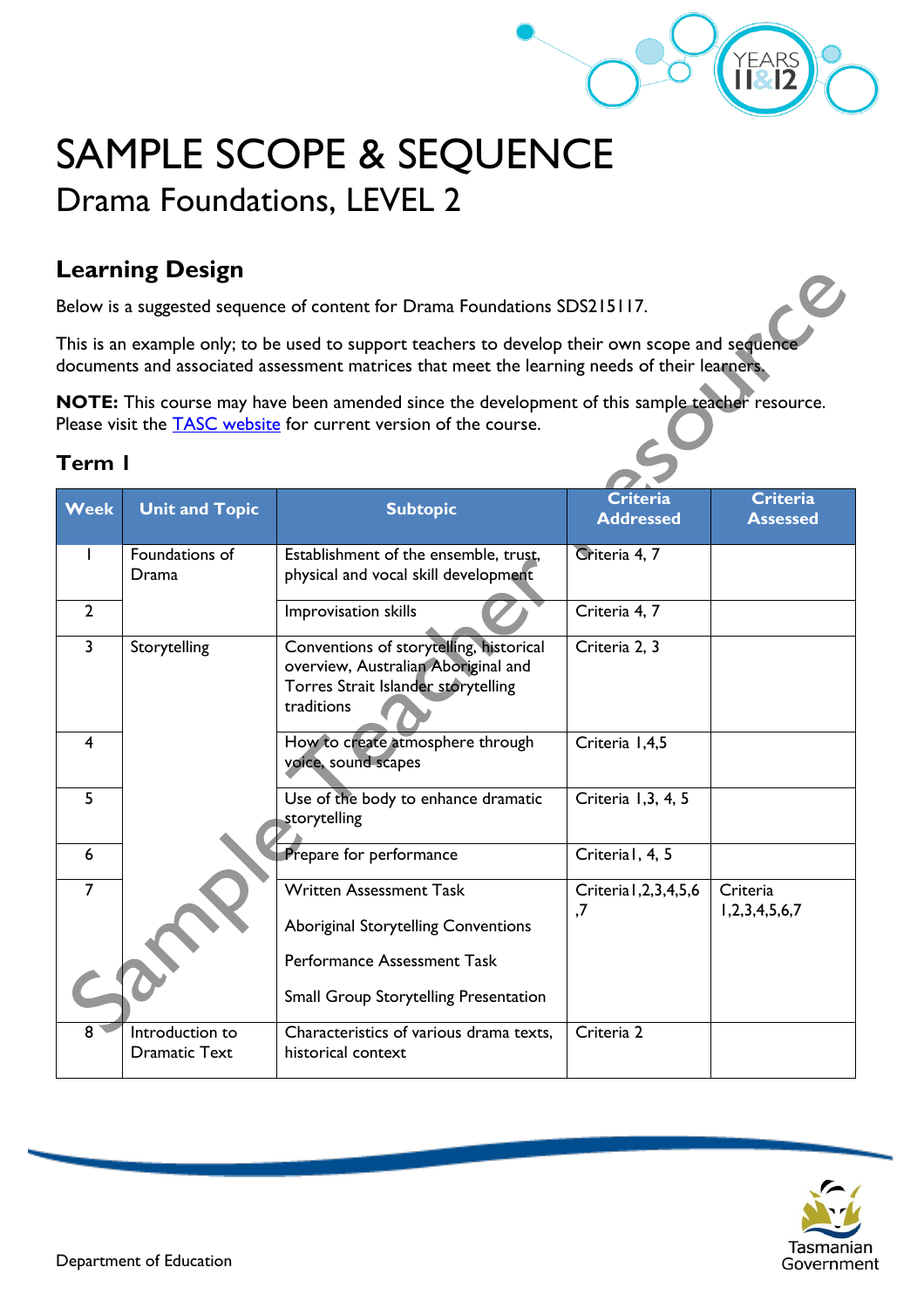| <b>Week</b>  | <b>Unit and Topic</b> | <b>Subtopic</b>                                                                                                                                                                                                          | <b>Criteria</b><br><b>Addressed</b> | <b>Criteria</b><br><b>Assessed</b> |
|--------------|-----------------------|--------------------------------------------------------------------------------------------------------------------------------------------------------------------------------------------------------------------------|-------------------------------------|------------------------------------|
| 9            |                       | Conventions of text layout, how to<br>annotate a text during rehearsal                                                                                                                                                   | Criteria 2, 4                       |                                    |
| 10           |                       | Give out Naturalistic text excerpts for<br>cast to read over the break (Summer<br>of the Seventeenth Doll, The<br>Removalists, Away, Hotel Sorrento,<br>Secret Bridesmaids' Business, No<br>Sugar, Radiance, Black Rock) | Criteria 2, 4                       |                                    |
| <b>Break</b> |                       |                                                                                                                                                                                                                          |                                     |                                    |
| <b>Break</b> |                       |                                                                                                                                                                                                                          |                                     |                                    |

## **Term 2**

| <b>Week</b>    | <b>Unit and Topic</b>                      | <b>Subtopic</b>                                                                                                                            | <b>Criteria</b><br><b>Addressed</b> | <b>Criteria</b><br><b>Assessed</b> |
|----------------|--------------------------------------------|--------------------------------------------------------------------------------------------------------------------------------------------|-------------------------------------|------------------------------------|
|                | <b>Acting Unit-</b><br><b>Naturalistic</b> | Naturalistic acting based on<br>Stanislavski/ Adler/ Hagen acting<br>techniques                                                            | Criteria 1, 2, 3, 4,<br>5           |                                    |
| $\overline{2}$ |                                            | Characterisation work, The 7<br>Questions of Stanislavski                                                                                  | Criteria 1, 2, 3, 4,<br>5           |                                    |
| $\overline{3}$ |                                            | Playing scenes with an Objective                                                                                                           | Criteria 1, 2, 3, 4,<br>5           |                                    |
| $\overline{4}$ | Performance                                | Prepare for performance                                                                                                                    | Criteria 1, 2, 3, 4,<br>5, 7        |                                    |
| 5              |                                            | Performance Assessment Task Moved<br>readings                                                                                              | Criteria 1, 2, 3, 4,<br>5, 6, 7     | Criteria 1, 2, 3, 4,<br>5, 6, 7    |
| 6              | Acting Unit-Non-<br>Naturalistic           | Overview of Non-Naturalistic acting<br>style, acknowledgement of audience,<br>Brechtian and Theatre of the<br>Oppressed historical context | Criteria 2, 3, 4                    |                                    |
|                |                                            | Forum Theatre technique workshop<br>using the class                                                                                        | Criteria 2, 3, 4                    |                                    |
| 8              |                                            | Small groups using Newspaper Theatre<br>technique about an issue of oppression                                                             | Criteria 1, 2, 3, 4,<br>5, 7        |                                    |
| 9              |                                            | Rehearse performance                                                                                                                       | Criteria 1, 2, 3, 4,<br>5, 7        |                                    |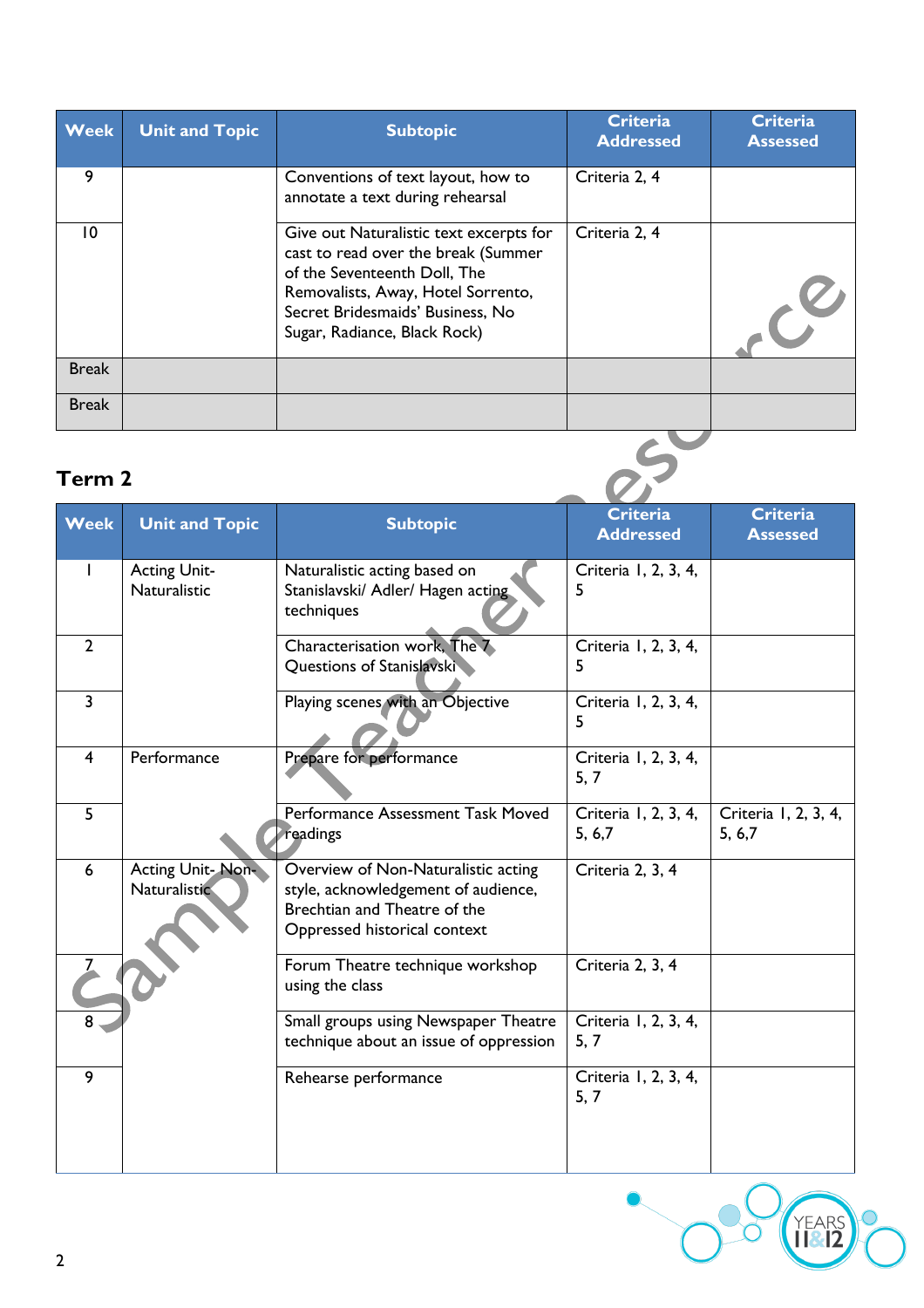| <b>Week</b>     | <b>Unit and Topic</b> | <b>Subtopic</b>                                                                                                 | <b>Criteria</b><br><b>Addressed</b> | <b>Criteria</b><br><b>Assessed</b> |
|-----------------|-----------------------|-----------------------------------------------------------------------------------------------------------------|-------------------------------------|------------------------------------|
| $\overline{10}$ |                       | Performance Assessment Task<br>Written Assessment Task on<br>Naturalistic and Non-Naturalistic<br>Acting styles | Criteria 1, 2, 3, 4,<br>5, 6, 7     | Criteria 1, 2, 3, 4,<br>5, 6, 7    |
| <b>Break</b>    |                       |                                                                                                                 |                                     |                                    |
| <b>Break</b>    |                       |                                                                                                                 |                                     |                                    |
| Term 3          |                       |                                                                                                                 |                                     |                                    |

### **Term 3**

| <b>Week</b>             | <b>Unit and Topic</b> | <b>Subtopic</b>                                                                                                                                                                                             | <b>Criteria</b><br><b>Addressed</b> | <b>Criteria</b><br><b>Assessed</b> |
|-------------------------|-----------------------|-------------------------------------------------------------------------------------------------------------------------------------------------------------------------------------------------------------|-------------------------------------|------------------------------------|
|                         | Devising Drama        | Dramatic context and appropriate<br>structure, style and conventions.<br>Playmaking technique and process.<br>Form small groups to create a<br>nominated part of performance                                | Criteria 1,3,4, 5,7                 |                                    |
| $\overline{2}$          |                       | Building dramatic action through play<br>structure, use of transitions,<br>Naturalistic and Non-Naturalistic<br>acting techniques                                                                           | Criteria 1,3,4, 5,7                 |                                    |
| $\overline{3}$          |                       | Addition of simple production<br>elements                                                                                                                                                                   | Criteria 1,3,4, 5,7                 |                                    |
| $\overline{\mathbf{4}}$ |                       | <b>Production Element Assessment Task-</b><br>Costume design, Script, Set Design,<br>Sound design, Lighting Design                                                                                          | Criteria 1, 2, 3, 4                 | Criteria 1, 2, 3, 4                |
| 5                       | Drama Appraisal       | Students to watch live performance<br>with review template that contains<br>drama terminology                                                                                                               | Criterion 2                         |                                    |
| $6\phantom{1}$          |                       | <b>Review Assessment Task</b>                                                                                                                                                                               | Criterion 2                         | Criterion 2                        |
| $\overline{7}$          | Performance Unit      | Script given out (House on Fire, Dags,<br>Hating Alison Ashley, Murras) and cast all<br>characters. Some script analysis and<br>genre work. Production schedule given<br>to cast. Six-week rehearsal period | Criterion 3, 7                      |                                    |
| 8                       |                       | Week I Character development and<br>ensemble work                                                                                                                                                           | Criteria 3, 4, 5, 7                 |                                    |
| 9                       |                       | Week 2 On the floor offering ideas                                                                                                                                                                          | Criteria 3, 4, 5, 7                 |                                    |
| 10                      |                       | Week 3 Simple blocking/ improvising<br>scenes. Learn script over break.                                                                                                                                     | Criteria 3, 4, 5, 7                 |                                    |

YEARS<br>182